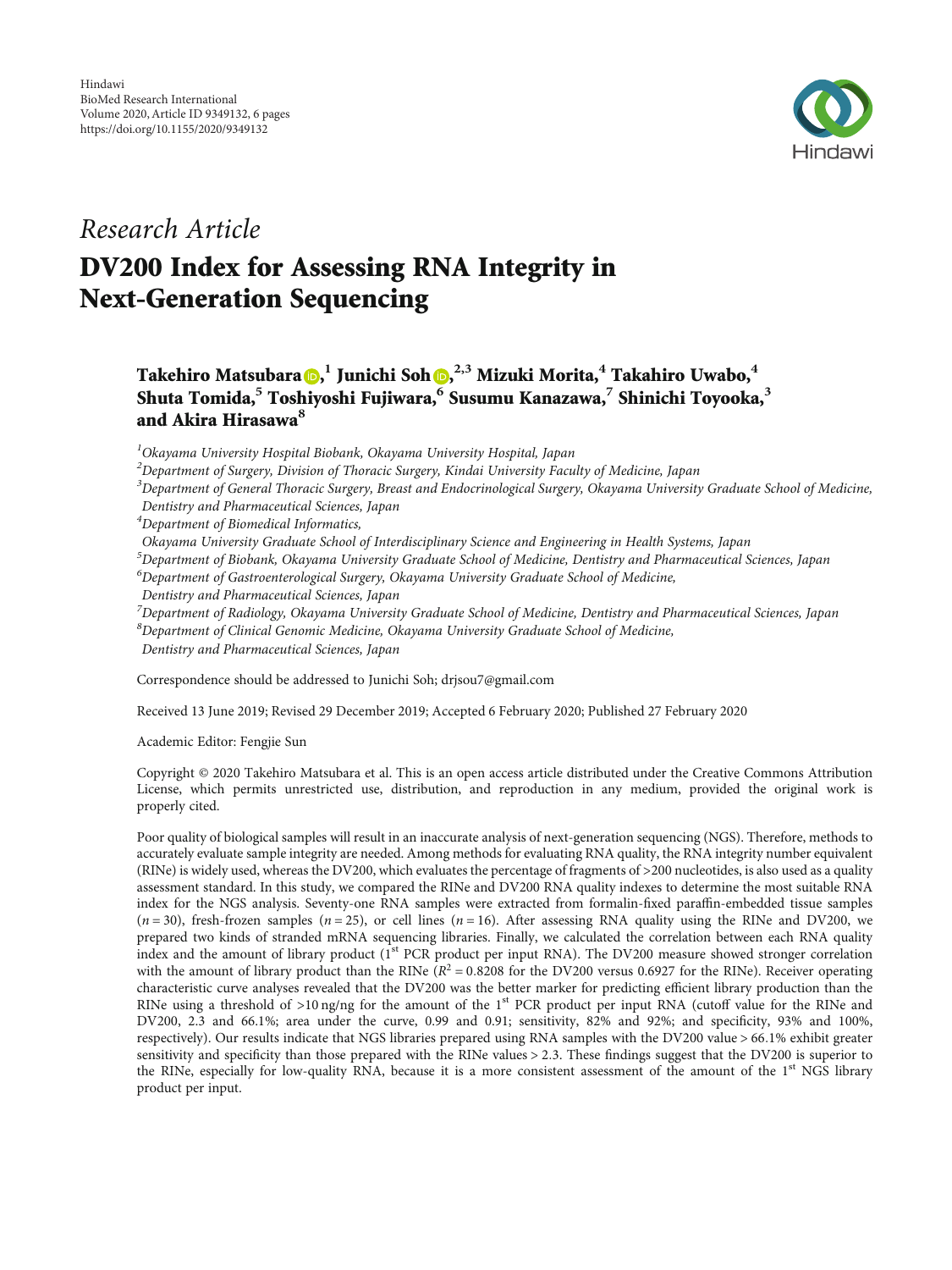## 1. Introduction

Next-generation sequencing (NGS) has become an essential technology in molecular biology research and clinical assessment [\[1](#page-4-0)–[3\]](#page-4-0). However, the quality of the input biological samples has a critical effect on NGS results. It is important to grasp the quality of NGS results before conducting NGS analyses in order to avoid wasting precious samples and to minimize cost and labor.

Several RNA quality indexes have been developed, including RNA integrity number equivalent (RINe) and DV200 metrics (percentage of RNA fragments > 200 nucleotides in size). RINe is generally and widely used for assessing RNA integrity, and it is based on a mathematical model that calculates an objective quantitative measurement of RNA degradation that represents the relative ratio of signal in the fast zone to the 18S peak signal.

The DV200 was developed by Agilent in 2014 as a tool to more accurately assess the quality of RNA samples ([http://](http://urx.red/OB4Y) [urx.red/OB4Y](http://urx.red/OB4Y)) and used as an RNA quality assessment standard even in the protocol published by Illumina. Values indicative of high quality can be obtained with the DV200 even for samples exhibiting weak 18S and 28S peaks if there is a sufficient volume of RNA fragments greater than 200 nt in length. However, the best practice for evaluating RNA quality remains uncertain. In this study, we compared the two RNA quality indexes in terms of the amount of the 1<sup>st</sup> PCR product as preparation for NGS analyses in order to determine a much more suitable RNA quality index.

## 2. Materials and Methods

2.1. Data Collection. Seventy-one specimens were obtained at four sections of Okayama University Hospital (Center for Clinical Oncology; Department of Hematology, Oncology and Respiratory Medicine; Department of Respiratory Medicine; and Department of Thoracic, Breast and Endocrinological Surgery) during their own studies. All study protocols were approved by the Institutional Review Board/Ethical Committee of Okayama University, Okayama, Japan (reference numbers K1603-066, K1512-024, K1505- 033, K1605-022, and K1808-009), and all participants signed written informed consent. Each section consigned an analysis by NGS to our biobank for its own research purpose and provided collected samples to Okayama University Hospital Biobank. This study uses only the data obtained in the steps of RNA extraction from the provided collected samples, preparation of the NGS library, and the NGS analysis, which were conducted at Okayama University Hospital Biobank. Detailed information regarding each of the samples used in the study is shown in Supplemental Table [1](#page-4-0).

2.2. RNA Extraction and Quality Evaluation. RNA was extracted from frozen samples ( $n = 25$ ) and cell lines ( $n = 16$ ) using the RNeasy Mini kit (Qiagen, Hilden, Germany) or from formalin-fixed paraffin-embedded (FFPE) tissue samples  $(n = 30)$  using the RNeasy FFPE kit. RINe values were automatically determined on the basis of electropherograms generated using TapeStation HS RNA ScreenTape (Agilent Technologies, Santa Clara, CA, USA). We calculated the DV200 values on the basis of the same electropherograms using TapeStation Analysis software.

2.3. NGS Library Construction. NGS libraries were prepared using TruSeq RNA Access (Illumina, San Diego, CA, USA) (*n* = 63) or TruSight RNA Pan-Cancer (Illumina, San Diego, CA, USA)  $(n = 8)$ . The NGS library preparation kits utilized the same workflows: fragmentation, cDNA synthesis, 1<sup>st</sup> PCR, hybridization, 2<sup>nd</sup> PCR, and cleanup, although hybridization probes were different. The amount of the NGS library product was quantified using a Qubit 2.0 fluorometer (Thermo Fisher, Waltham, MA, USA).

2.4. Receiver Operating Characteristic Curve Analysis. We generated receiver operating characteristic (ROC) curves using JMP 9.0.2 software (SAS Institute Japan, Osaka, Japan). We determined  $>10$  ng/ng for the 1<sup>st</sup> PCR product per input RNA as the threshold on the basis of the following factors: (1) 200 ng of  $1<sup>st</sup>$  PCR product is needed to proceed to the 2<sup>nd</sup> PCR step for the NGS library preparation and (2) the minimum recommended input volume of RNA is 20 ng, as determined according to the following formula: 200 ng 1st PCR product/20 ng input volume = 10 ng/ng.

## 3. Results

3.1. Distribution of RINe and DV200 Values. The median values (range) were 2.1 (1.0–9.6) for the RINe and 66.1% (24.6–97.3%) for the DV200. The DV200 values were relatively scattered, whereas the RINe values exhibited two peaks at approximately 1 to 4 and 8 to 10 (Figures [1\(a\)](#page-2-0) and [1\(b\);](#page-2-0) Supplementary Table [1\)](#page-4-0).

3.2. Correlation between DV200 and RINe. As shown in Figure [1\(c\),](#page-2-0) the RINe and DV200 values were correlated  $(R^{2} = 0.6944)$ . It should be noted that 12 of 32 (37.5%) samples with a low RINe value (<5) exhibited a high DV200 value (>70%), suggesting that the DV200, compared with RINe, has the potential to increase the number of samples available for the following assays.

3.3. RINe and DV200 Values and NGS Library Preparation. The median of the  $1<sup>st</sup> NGS$  library product per input was 41.0 ng/*μ*l (0.01–129.5 ng/*μ*l) (Supplemental Table [1](#page-4-0)). Both the RINe and DV200 values correlated positively with the amount of the 1<sup>st</sup> NGS library product, although the DV200 exhibited a better correlation than the RINe index  $(R^2 = 0.8208$  versus 0.6927, respectively) (Figures [2\(](#page-3-0)a) and [2\(](#page-3-0)b)). The fresh and FFPE samples were extracted and analyzed separately from the other samples to investigate the effects of different sample types. In the fresh samples, a high RINe value, a high DV200 value, and a sufficient amount of the  $1<sup>st</sup> NGS$  library product were obtained (more than 8.3, 89.32, and 73.15 ng/ng, respectively), even though the  $R^2$  value of the RINe was higher than that of the DV200 (Figures  $2(c)$  and  $2(d)$ ). Although the amount of the 1<sup>st</sup> NGS library product was low in all FFPE samples, the DV200 showed better  $R^2$  value than the RINe (0.0294 versus 0.0006), indicating that the DV200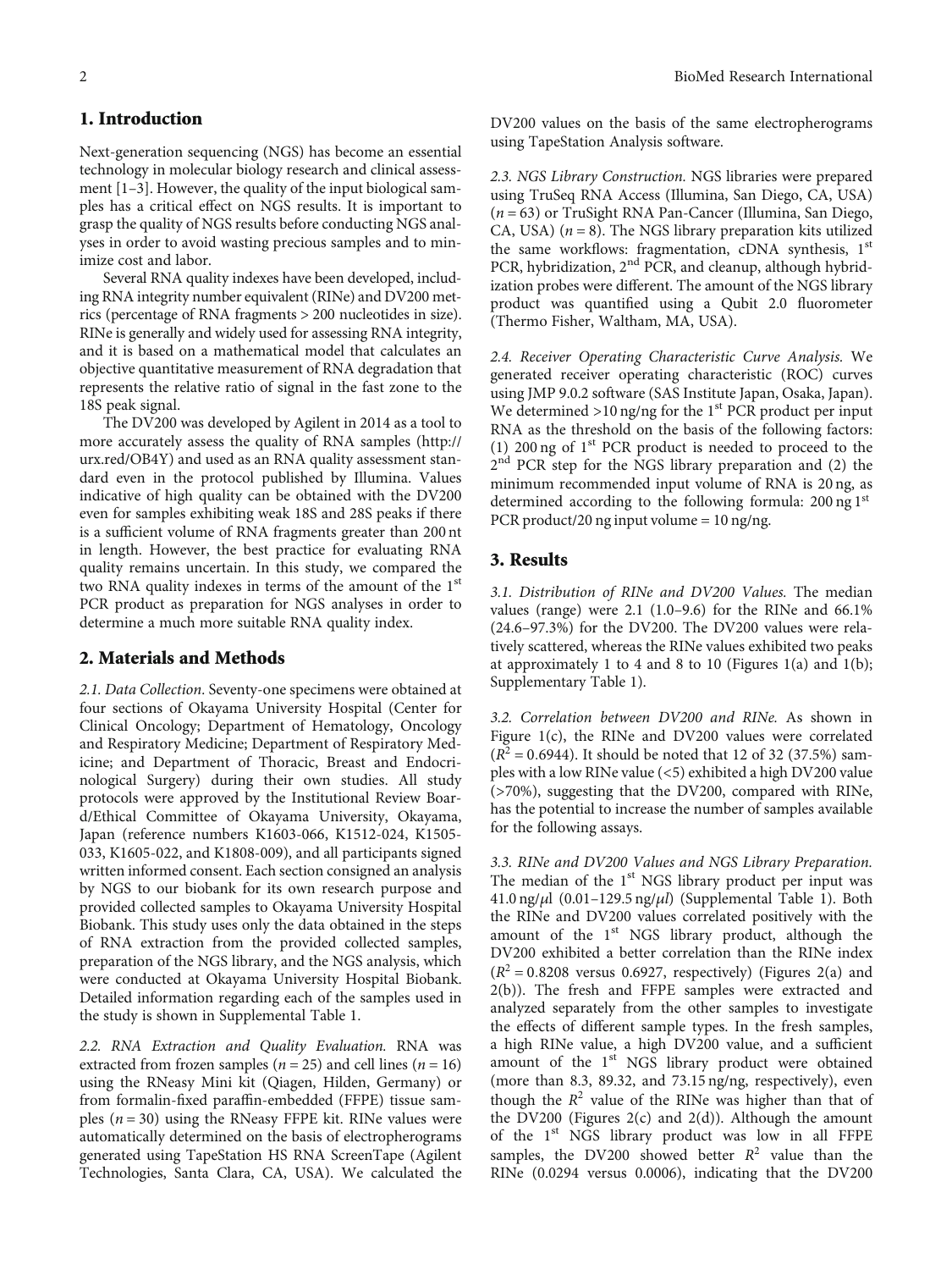<span id="page-2-0"></span>

FIGURE 1: Relationship between RINe and DV200 values. (a, b) Distribution of RINe and DV200 values. Graphs show the distribution of RINe and DV200 values categorized in 2-point and 20-point increments, respectively. (c) Correlation between RINe and DV200 values. RINe and DV200 values were determined using TapeStation 2200.

is useful for evaluating RNA in low-quality samples such as FFPE.

3.4. Receiver Operating Characteristic Curve Analyses. The analysis of ROC curves indicated that the optimal RINe and DV200 cutoff values were 2.3 and 66.1%, respectively, when >10 ng/ng for the 1st PCR product per RNA input was considered a sufficient amount for NGS. The area under the curve (AUC) for the DV200 was 0.99, with sensitivity of 92% and specificity of 100%, whereas the AUC for the RINe was 0.91, with sensitivity of 82% and specificity of 93% (Figures  $3(a)$  and  $3(b)$ ).

#### 4. Discussion

Remarkable progress in development of NGS technologies has made it possible to analyze a variety of specimens, including highly degraded materials such as 10-year-old FFPE samples [\[4](#page-4-0)]. The RINe has been widely used as an indicator of RNA quality in NGS, microarray, and qPCR [\[5](#page-5-0)–[7](#page-5-0)]. However, the DV200 is more suitable than the RINe for quantification of RNA because it can be applied to evaluate not only RNAs extracted from fresh or frozen samples but also samples with lower RINe values, such as RNAs extracted from FFPE samples [\[8, 9\]](#page-5-0). In our study, the DV200 showed better correlation with the amount of the 1<sup>st</sup> NGS library product compared with the RINe even for low-quality samples such as FFPE. Recently, paraffin-embedded RNA metrics (PERM) is also proposed as a novel indicator that is based on the intensity of fluorescence at specific time points using the Agilent 2100 Bioanalyzer (Agilent Technologies, Palo Alto, CA)

[\[10\]](#page-5-0). Although we attempted to perform a PERM analysis, unfortunately, the TapeStation used in this study did not support the PERM analysis.

Furthermore, our study also revealed that the DV200 with a cutoff value of 66.1% provided greater AUC, sensitivity, and specificity than the RINe (cutoff value 2.3) on the basis of the analysis of ROC curves. These results indicate that the DV200 with a cutoff value of 66.1% is more useful than the RINe for predicting whether a sufficient amount of high-quality  $1<sup>st</sup> NGS$  product can be obtained.

In addition to the  $1<sup>st</sup> NGS$  library product per input, we examined the effect of RNA quantification on quality metrics of RNA sequencing (RNA-seq): duplicates, reads not mapped, and nonspecific matches. As shown in Supplemental Figure [1,](#page-4-0) the DV200 showed better  $R^2$  values than the RINe. Consistent with our report, another study reported a positive correlation between the DV200 value and the number of uniquely mapped NGS reads, which are reads mapped to one region of the reference genome [[11\]](#page-5-0). By contrast, sample selection based on the RINe values reportedly provides no advantage for determining the quality of NGS reads [[12](#page-5-0)]. In order to analyze some functional relationships between the RNA quality and the result of RNA-seq, we analyzed the transcripts per million (TPM) of protein coding genes (Supplemental Figure [2](#page-4-0)), and we found that the total TPM of protein coding genes in all the fresh samples (RINe > 8*:*0 and DV200 > 89*%*) exceeds 950,000 (meaning 95% of total RNA-seq reads). This result suggests that RNA-seq with high-quality input RNA using TruSeq RNA Access library preparation protocols could capture the whole picture of gene expression of protein coding genes with the least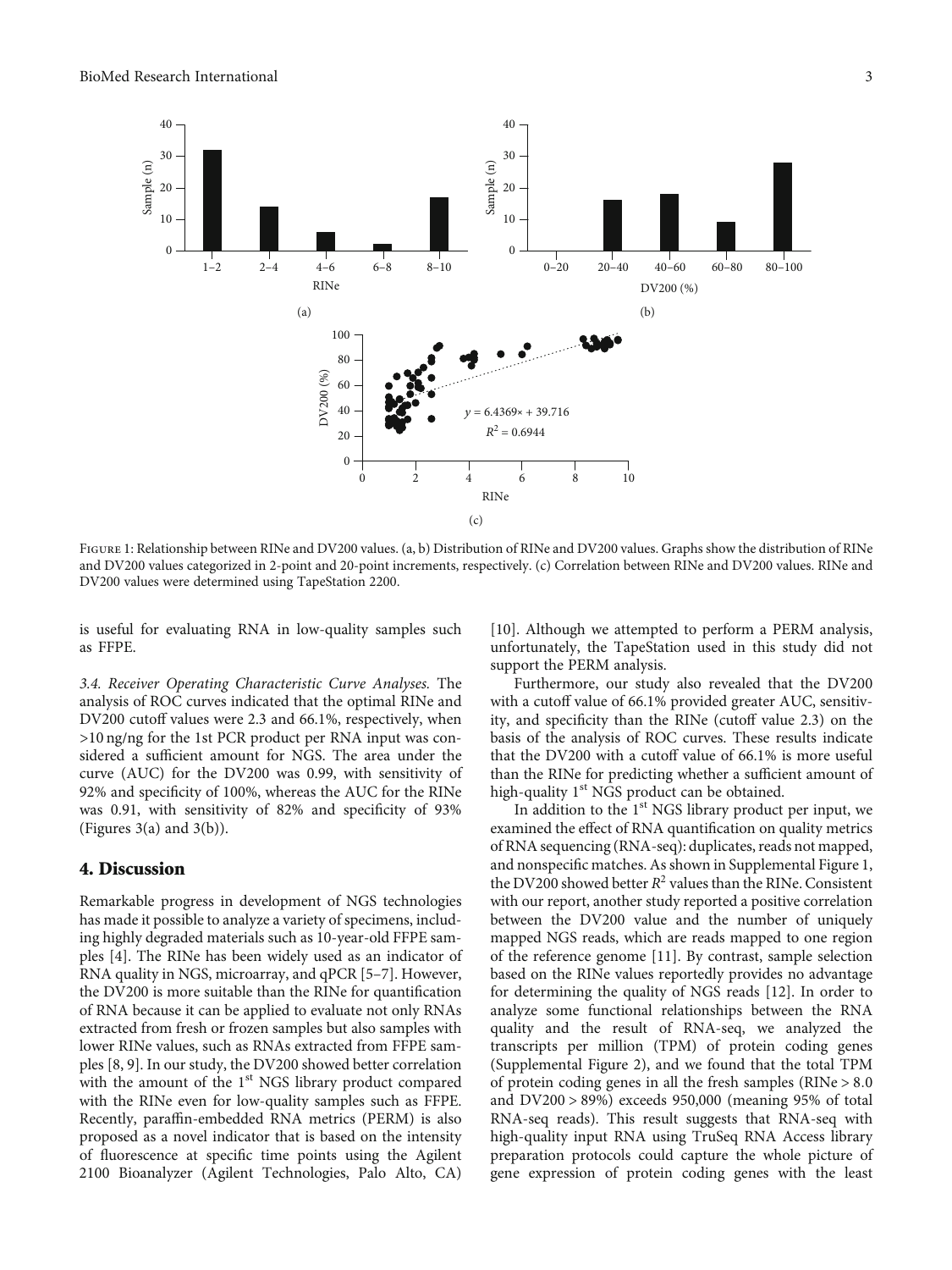<span id="page-3-0"></span>

FIGURE 2: Correlation between RNA quality indexes and NGS library yields. (a, b) Correlation between RINe and DV200 of all samples in terms of amount of the 1<sup>st</sup> NGS library product per input ( $\diamond$ : fresh,  $\bullet$ : frozen, and  $\times$ : FFPE). NGS libraries were prepared using TruSeq RNA Access or TruSight RNA Pan-Cancer. The amount of the 1<sup>st</sup> NGS library product was measured using Qubit. Threshold lines are drawn for the amount of the 1<sup>st</sup> NGS library product (10 ng/ng) and the cutoff value (RINe: 2.3 and DV200: 66.1) on the basis of receiver operating characteristic (ROC) curve analysis. (c)–(f) are segregated from all samples depending on sample type: fresh sample ( $\diamond$ : c, d) or FFPE sample  $(x: e, f)$ .

information loss. On the other hand, the total TPM of protein coding genes in all the FFPE samples (RINe < 3*:*0 and DV200 < 55*%*) ranged from 675,000 to 778,000 (meaning 67.5–77.8% of total RNA-seq reads) with one outlier (578,000). This result suggests that RNA-seq for low-quality input RNA may lead to the gene expression profiles with some information loss due to the potential RNA degradation/fragmentation. The total TPM of protein coding genes in frozen samples ranged widely from 150,000 to 970,000 on the basis of their RNA quality. On the other hand, in samples with RINe values of 2 or less, some samples had TPM values of more than 800,000, but others

had TPM values of 800,000 or less. This result suggests that careful interpretation is required when using RNA with an RINe value of 2 or less.

These data suggest that the DV200 index is superior to RINe for assessing RNA integrity in order to obtain NGS results worthy of evaluation.

In general, the time required for tissue acquisition, fixation, and preservation is important for RNA quality [\[13,](#page-5-0) [14\]](#page-5-0). However, unfortunately, we could not obtain detailed information including ischemia time, interval from sample collection to formalin fixation, and formalin fixation duration. Currently, we are planning to obtain the duration of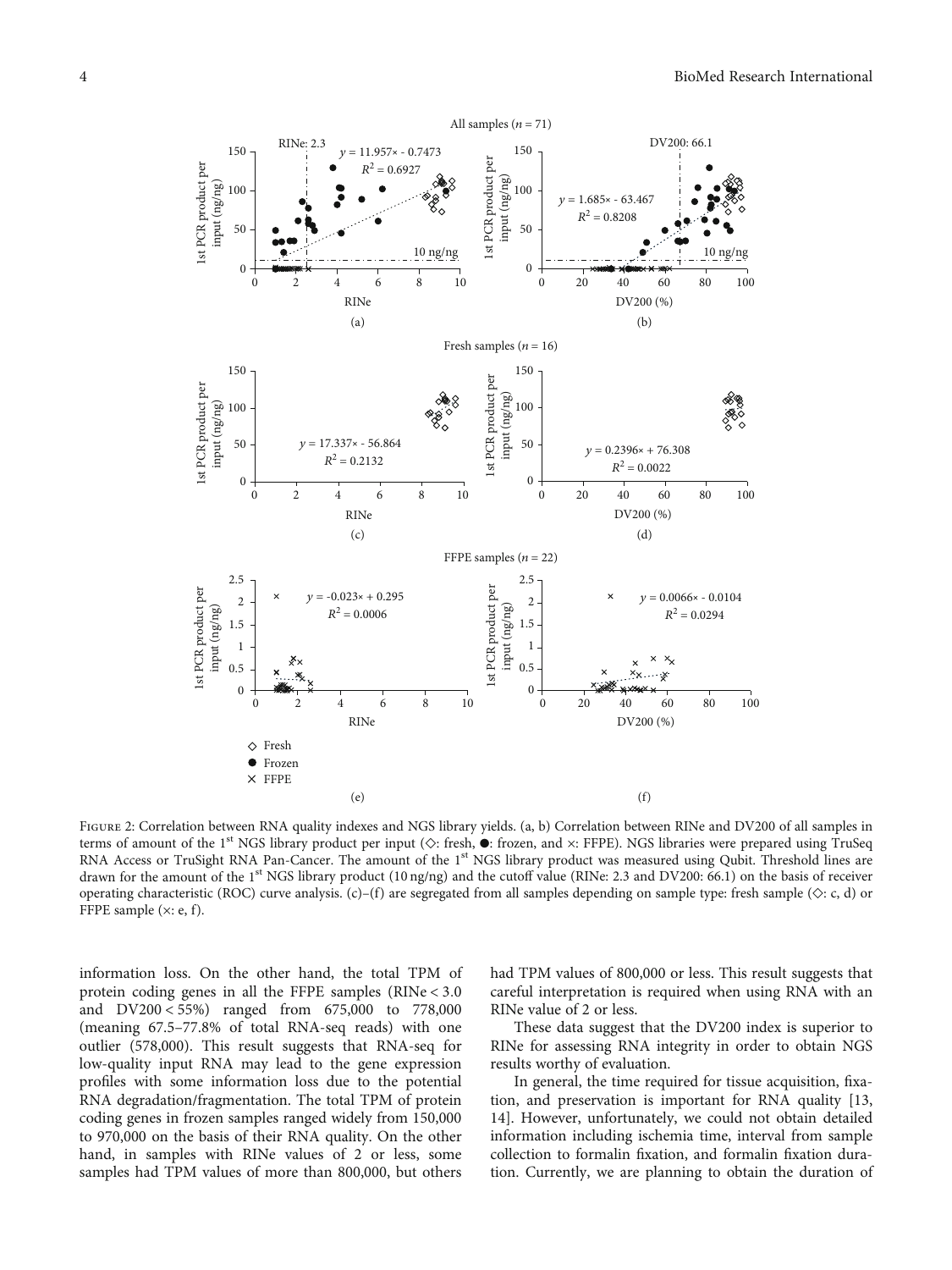<span id="page-4-0"></span>

FIGURE 3: Receiver operating characteristic curves for RINe and DV200. ROC curves for the RINe and DV200 indexes indicating the most efficient amount (more than 10 ng/ng) of the 1<sup>st</sup> PCR library product per input. The area under the curve for DV200 was greater than that for the RINe index  $(0.99 \text{ with } P = 0.0008 \text{ and } 0.91 \text{ with } P = 0.0012$ , respectively).

processing for sample preservation to investigate the effect of the duration of the preservation process on RNA quality as well as NGS libraries.

## 5. Conclusion

The DV200 index is a more consistent assessment of the amount of the  $1<sup>st</sup> NGS$  library product per input than the RINe index, especially for low-quality RNA. Therefore, we conclude that the DV200 is a beneficial RNA quality index for NGS analyses using degraded RNA samples such as those extracted from FFPE samples.

#### Data Availability

The data used to support the findings of this study are available from the corresponding author upon request.

### Conflicts of Interest

The authors declare that there are no conflicts of interest regarding the publication of this paper.

#### Acknowledgments

We thank Hisao Kubo (Center for Clinical Oncology, Okayama University Hospital), Go Makimoto (Department of Hematology, Oncology and Respiratory Medicine, Okayama University Graduate School of Medicine, Dentistry and Pharmaceutical Sciences), Kadoaki Oohashi, Katsuyuki Kiura (Department of Respiratory Medicine, Okayama University Hospital), Hidejiro Torigoe (Department of Thoracic, Breast and Endocrinological Surgery, Okayama University Graduate School of Medicine, Dentistry and Pharmaceutical Sciences), and Hisao Higo (Department of Hematology, Oncology and Respiratory Medicine, Okayama University Graduate School of Medicine, Dentistry and Pharmaceutical

Sciences) for providing data from their own studies, and we thank Hiroko Hanafusa, Natsumi Hibino, and Ruriko Ogawa (Okayama University Hospital Biobank, Okayama University Hospital) for technical support. This research was partially supported by Japan Society for the Promotion of Science Grants-in-Aid for Scientific Research (16K10681, 16K19454, and 15H04830), the Translational Research Program; Strategic PRomotion for practical application of INnovative Medical Technology (TR-SPRINT), and the program for an Integrated Database of Clinical and Genomic Information from the Japan Agency for Medical Research and Development (AMED).

#### Supplementary Materials

[Supplementary 1](http://downloads.hindawi.com/journals/bmri/2020/9349132.f1.xlsx). Supplemental Table 1. list of samples.

[Supplementary 2](http://downloads.hindawi.com/journals/bmri/2020/9349132.f2.pptx). Supplemental Figure 1: correlation between RNA quality indexes and RNA-seq quality data. Supplemental Figure 2: functional relationship between the RNA quality and the result of RNA-seq.

#### References

- [1] Y. C. Zhang, Q. Zhou, and Y. L. Wu, "The emerging roles of NGS-based liquid biopsy in non-small cell lung cancer," Journal of Hematology & Oncology, vol. 10, no. 1, p. 167, 2017.
- [2] A. Fernandez-Marmiesse, S. Gouveia, and M. L. Couce, "NGS technologies as a turning point in rare disease research, diagnosis and treatment," Current Medicinal Chemistry, vol. 25, no. 3, pp. 404–432, 2018.
- [3] S. M. Aly and D. M. Sabri, "Next generation sequencing (NGS): a golden tool in forensic toolkit," Archiwum Medycyny Sa̧dowej i Kryminologii, vol. 4, pp. 260–271, 2015.
- [4] W. Huang, M. Goldfischer, S. Babayeva et al., "Identification of a novel PARP14-TFE3 gene fusion from 10-year-old FFPE tissue by RNA-seq," Genes, Chromosomes & Cancer, vol. 54, no. 8, pp. 500–505, 2015.